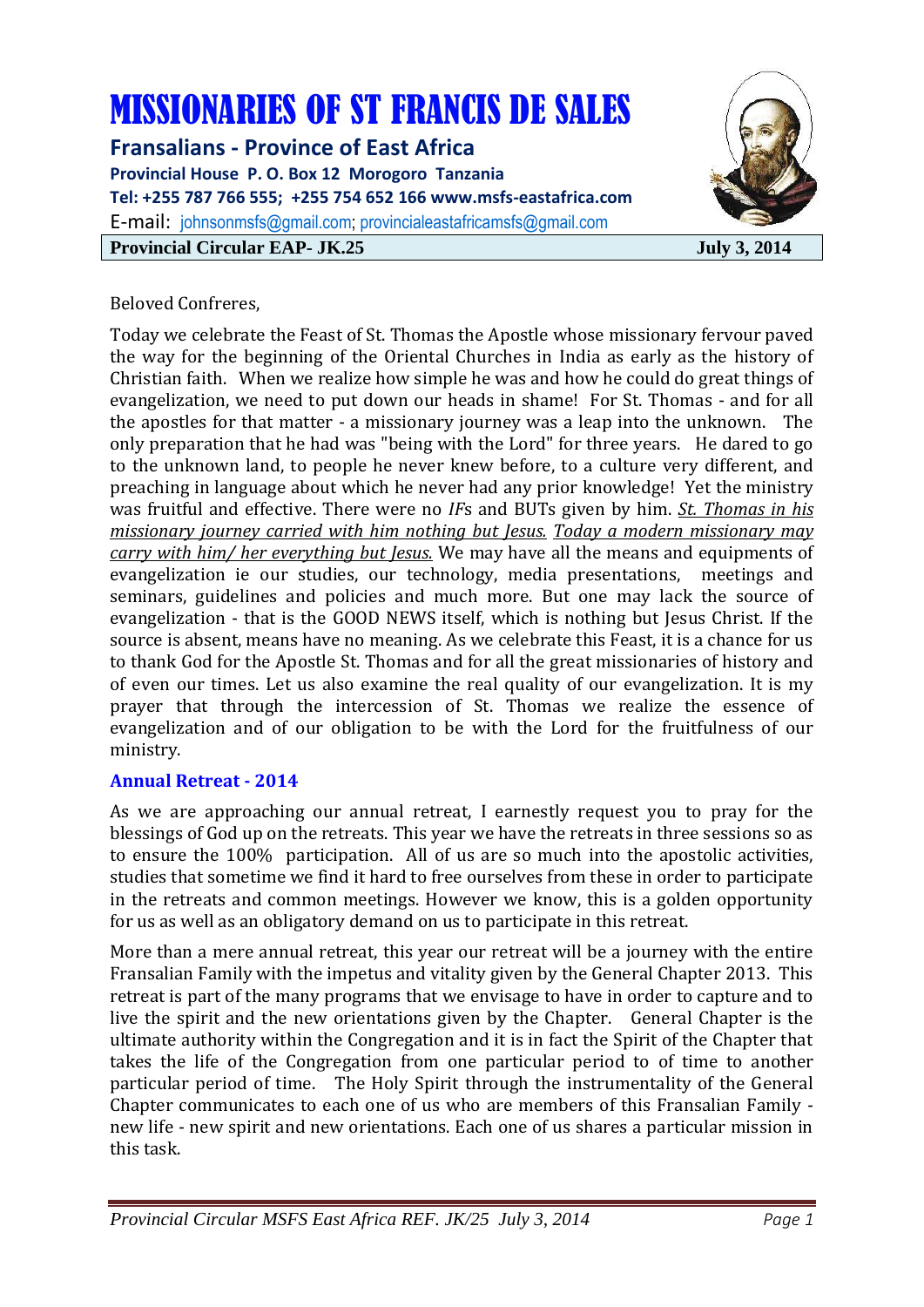The purpose of this retreat based on the General Chapter is to review, renew and redirect our consecrated life and apostolic activities in such a way that true *MSFSness* is lived and manifested in our life and ministry.

#### **Welcome to our Guides**

All the retreats will be guided by **Rev. Fr. John Karondukadavil MSFS and Rev. Fr. Agnelo Fernandes MSFS.** Fr. Agnelo as we know is already at LCI. We extend a warm welcome to Fr. John Karodukadavil. May the Holy Spirit anoint them to be agents of communicating the message to our MSFS Family in East Africa.

#### **List of Participants**

|                              | <b>Retreat A</b> July 23 evening $-28$ evening |  |  |
|------------------------------|------------------------------------------------|--|--|
| Priests:                     |                                                |  |  |
|                              |                                                |  |  |
| 1. Antonysamy Robert         | 16. Puliyilakatt Joseph                        |  |  |
| <b>Chavely Mathew</b><br>2.  | 17. Soosai Raj Robert                          |  |  |
| 3.<br>Chinnappan Arockiasamy | 18. Thekkekara Jacob                           |  |  |
| Kallidukil Johnson<br>4.     | 19. Ubadesi Stephen                            |  |  |
| Kallikattu Francis<br>5.     | 20. Vellachalil Jomon                          |  |  |
| Kattikanayil Tomy<br>6.      | 21. Vettickal Sunny                            |  |  |
| 7. Kuldeep Kujur             | 22. Vettukattil Joseph                         |  |  |
| 8. Maruthomalayil Joby       |                                                |  |  |
| 9. Nirappel Sebastian        | Scholastics                                    |  |  |
| 10. Panamattathil Gijo       |                                                |  |  |
| 11. Pathiyil Johnson         | 1. Kayanja Joseph                              |  |  |
| 12. Pendanath Sijo           | Mabiriizi Gerald<br>2 <sub>1</sub>             |  |  |
| 13. Perumanoor Tomychan      | 3. Mutisya Stephen                             |  |  |
| 14. Peter Antony George      | 4. Neerolickal Amal                            |  |  |
| 15. Prakashbhavan Santhosh   |                                                |  |  |
|                              |                                                |  |  |
|                              | <b>Retreat B</b> Aug 2 evening to 7 evening    |  |  |
|                              |                                                |  |  |
| Priests:                     | 11. Thazhathukunnel Mathew                     |  |  |
| 1. Kallarackal Sheejan       | 12. Vijayakumar Nelson                         |  |  |
| Kochuparampil Pius<br>2.     |                                                |  |  |
| Kochuparampil Thomas<br>3.   | <b>Scholastics</b>                             |  |  |

- 4. Kuzhupil Sebastian
- 5. Mattathil Sunny
- 6. Mullenkuzhy Abraham
- 7. Ngowi Innocent
- 8. Peter Johnson Napoleon
- 9. Sebastian Williams
- 10.Susai David

- 1. Danda Aristides
- 2. Gitono Richard Tamaro
- 3. Karottukampadathil Jobin
- 4. Onyango Paul Sylvester
- 5. Oliver Vincent Olowo

#### **Retreat C** Aug 10 evening to 15 evening

#### Priests

- 1. Antonysamy Sebastian
- 2. Kochalumchuvattil Thomas
- 3. Kollapillil Jomat
- 4. Pendanath Reji
- 5. Poikunnel Joseph
- 6. Palakudy Sebastian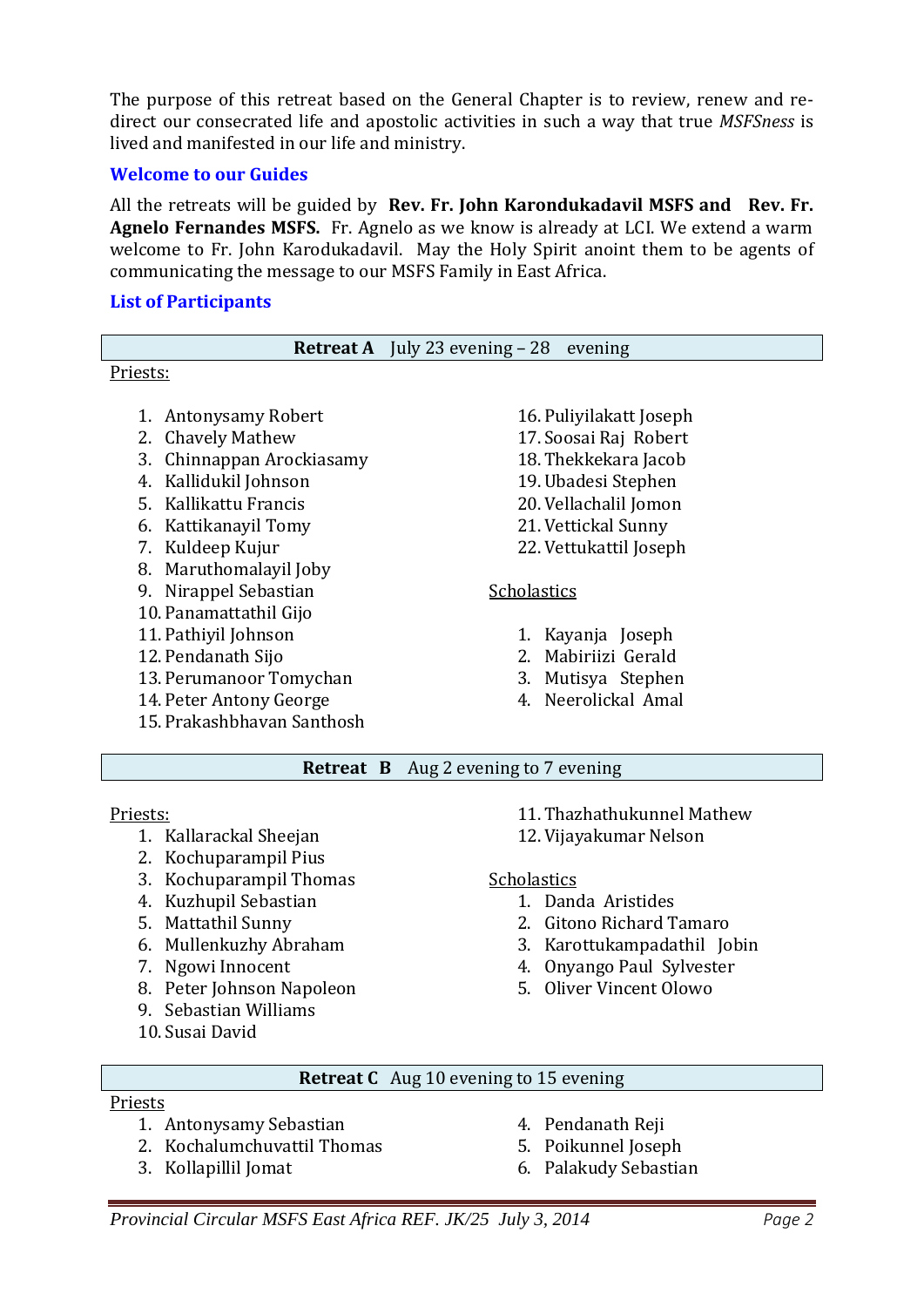#### **Scholastics**

- 1. Aupaden Siljo
- 2. Kirimi Japhet
- 3. Kisegerwa Ibrahim
- 4. Muema Jonathan
- 5. Musyimi Patrick Titus
- 6. Mutume Ventino Peter
- 7. Mwovi Francis Kyule
- 8. Nabende Simon Peter
- 9. Ndimuli Francis
- 10.Njue Thomas
- 11.Ouma Charles
- 12. Pendanath Martin John
- 13.Sebowa Lawrence

**And** All the Scholastics from LCI

#### *Please note*

- We need to reach LCI before 18.00 hrs on the day of starting the retreat.
- Retreat ends with Dinner on the last day.
- Please bring along the Everyday Prayer Book, Bible, Constitutions, General Directory and note books pen etc
- Please bring along Alb, Stole (Green)
- Those who need special diet (due to health concerns) please inform Fr. Gijo MSFS
- Kindly bring also your personal Mass Register

#### **Other Retreats**

- Our young novices in preparation for the First Profession and those who are going to enter the noviciate have their retreat from July 3 to July 8, 2014. **Rev. Fr. Nicodemus Hindoy OFM Cap**. will be guiding the retreat at MSFS Noviciate house Kibaha.
- Four of our Scholastics who are preparing for the Final Profession have their retreats from July 2 to July 8, 2014 at MSFS Provincial House, Morogoro. **Rev. Fr. George Mathew C.Ss.R** is the guide.

Let us earnestly pray for each one of them that they are made fully aware of the implications of the way of life they have chosen and be convinced of the same.

#### **Appointment**

**Fr. Innocent Ngowi MSFS** will be the acting Rector at Fransalian Seminary Ndagani from July 20 to September 20, 2014

#### **Matters for Publications**

I kindly request you to send news items, photos, articles etc of the events in order to be published in *Fransalian International, Out of Africa* , *Baraka* and in our Website:

- For FI and OOA please contact Fr. David Susai susaidavidmsfs@gmail.com
- For Baraka please contact: Fr. Johnson Pathiyil pathyiljohn@gmail.com
- For Website: webmsfseastafrica@gmail.com Fr. David/ Fr Sijo

#### **Local Community Meetings**

May I remind each one of you and very specially the Local Superior of the Local Communities to hold the mandatory community meetings of the Month of July before the first retreat and to give me the copy of the report. Even if one member is absent due to some valid reasons, please hold the meeting. For our clearer understanding and awareness please find here the list of the MSFS Local Communities in East Africa.